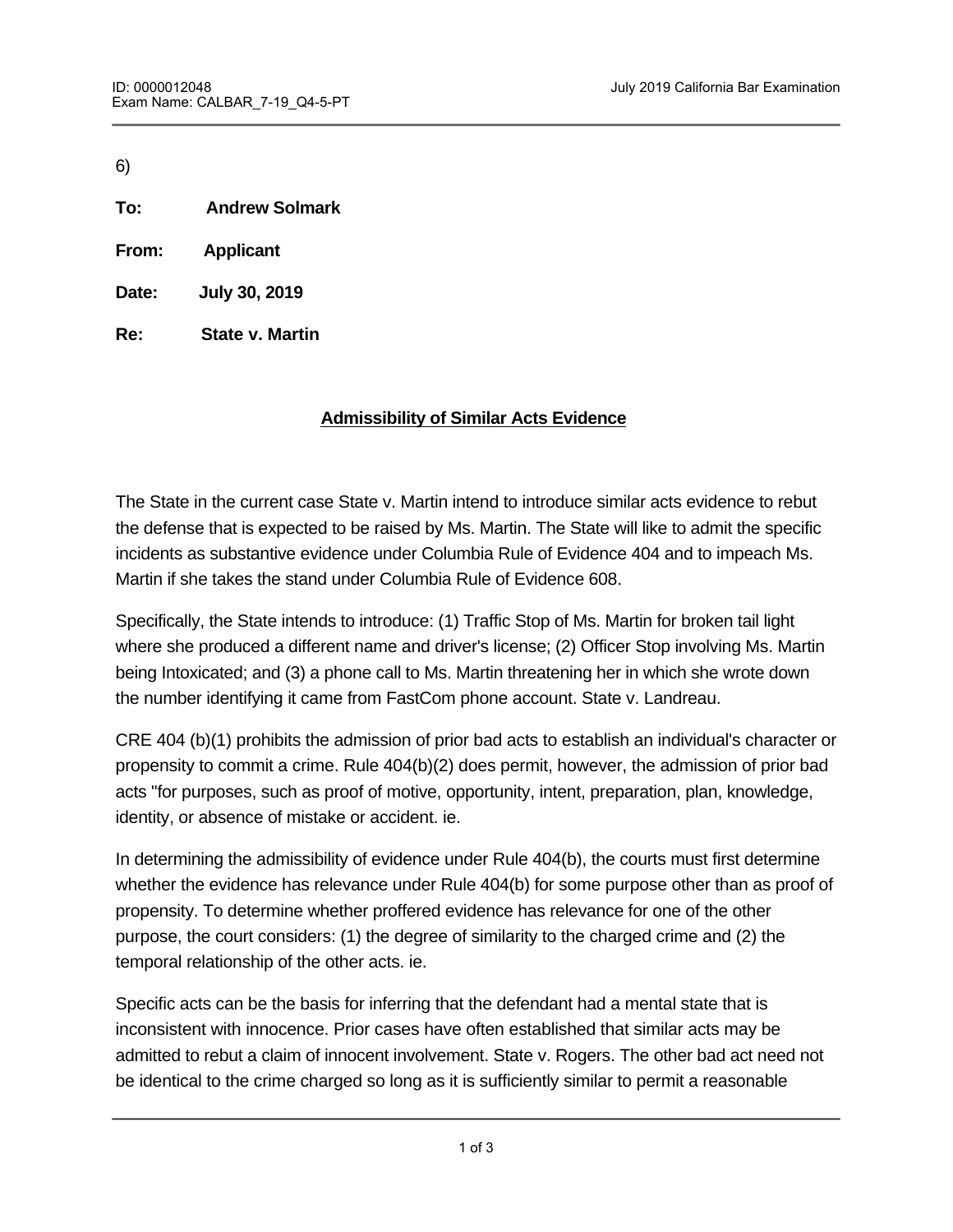inference of knowledge or intent. ie.

# **Act 1 - Traffic stop where Ms. Martin gave wrong name and license belonging to someone else.**

Under Rule 608(b), a witness may be asked about specific instances of conduct that are probative of a witness's character for truthfulness or untruthfulness. The rule does not explain how to determine if an act is probative of truthfulness. State v. Landreau. Prior decisions have held a wide variety of conduct to be probative of the witness's truthfulness: proving false information to a police officer; intentionally failing to file tax returns; and misrepresenting financial information to obtain a loan. In contrast, our courts have prohibited questioning about some acts because they are not probative of truthfulness: act of violence; instances of drug use; driving under the influence of drugs; and bigamy. ie. The Court went on to state that a thorough review of state and federal case law indicates that the law is not well-settled. a majority of federal courts and some state courts have held that acts of theft are not probative of truthfulness or do not involve dishonest. in contrast, a number of courts have concluded that theft is probative of truthfulness of dishonesty.

These cases can be grouped into three categories, based on their view of the definition of truthfulness or dishonesty: broad, middle, and narrow. The broad approach would allow testimony about instances of weak or bad character as probative of veracity. This approach improperly subjects a witness to questioning about almost any event in her past. Almost no modern decision adopts this view.

In contrast, the narrow approach requires the act to have an affirmative element of false statement or deception, limiting the inquiry to acts such as perjury, false statement, criminal fraud, embezzlement, or false pretense. a majority of federal courts take this view.

Here, depending on what view the court will take, the court may allow this incident as a way to impeach for truthfulness because lying to a police officer is a conduct that would be conduct to be probative of the witness's truthfulness.

Therefore, it is not clear if this prior incident will be admitted to impeach. However, this evidence will not be able to be admitted as substantive.

### **Incident 2 - Ms. Martin Incident with Intoxication**

In State v. Landreau, the Court found that the incident of the altercation in the bar did not satisfy the requirement of Rule 404(b). It held that acts of violence or of intoxication are not sufficiently similar to the crime of passing bad checks to permit any inference of knowledge or intent. The Court did however, rule that the altercation did not have an impact on the verdict.